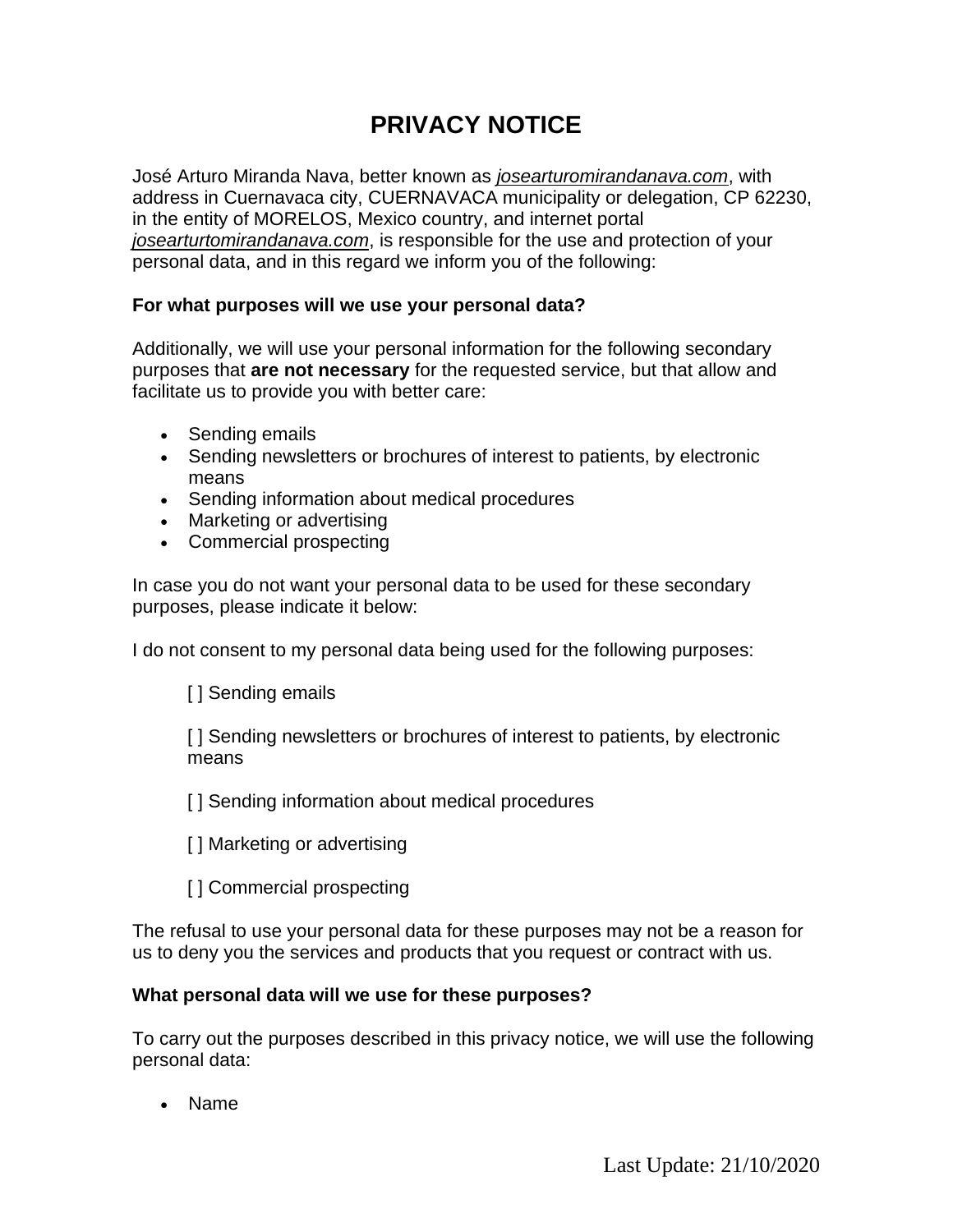- Cell phone
- Email
- Age

## **How can you access, rectify or cancel your personal data, or oppose its use?**

You have the right to know what personal data we have about you, what we use them for and the conditions of use that we give them (Access). Likewise, it is your right to request the correction of your personal information if it is outdated, inaccurate or incomplete (Rectification); that we delete it from our records or databases when it considers that it is not being used properly (Cancellation); as well as oppose the use of your personal data for specific purposes (Opposition). These rights are known as ARCO rights.

To exercise any of the ARCO rights, you must submit the respective request through the following means:

sending an email to *[chiefmiranda@gmail.com](mailto:chiefmiranda@gmail.com)*

Regarding the procedure and requirements for the exercise of your ARCO rights, we inform you of the following:

- 1. Through what means can the owner and, where appropriate, his representative, as well as the latter's personality, prove their identity? email
- 2. What information and / or documentation must the application contain? the description of your request
- 3. In how many days will we respond to your request? 3 days
- 4. By what means will we communicate the response to your request? Email
- 5. In what media can the personal data that you request be reproduced? PDF file

The contact details of the person or department of personal data, which is in charge of processing the ARCO rights requests, are the following:

- 1. Name of the person or department of personal data: José Arturo Miranda Nava
- 2. Address: Calle Vicente Garrido no. 103, Colonia Ampliación Maravillas, CUERNAVACA City, CUERNAVACA Municipality or Delegation, CP 62230, in the entity of MORELOS, Mexico country.
- 3. Email: *[chiefmiranda@gmail.com](mailto:celulasedu@gmail.com)*
- 4. Telephone number: 7773727487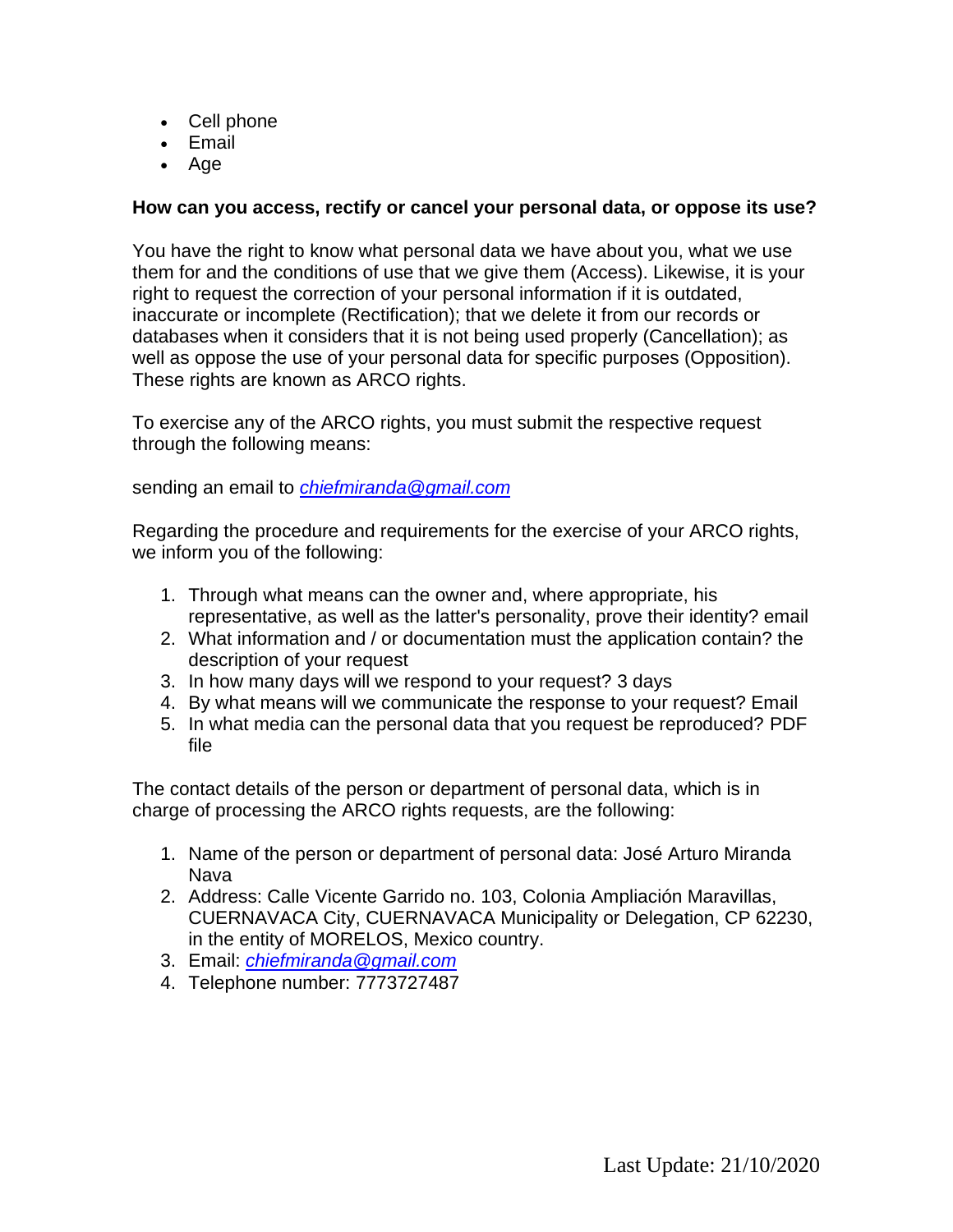## **You can revoke your consent to the use of your personal data.**

You can revoke the consent that, in your case, you have given us for the processing of your personal data. However, it is important that you bear in mind that not in all cases we will be able to respond to your request or terminate the use immediately, since it is possible that due to some legal obligation we will need to continue treating your personal data. Likewise, you should consider that, for certain purposes, the revocation of your consent will imply that we cannot continue to provide the service you requested, or the conclusion of your relationship with us.

To revoke your consent, you must submit your request through the following means:

## Email and phone

In relation to the procedure and requirements for the revocation of your consent, we inform you of the following:

- 1. Through what means can the owner and, where appropriate, his representative, as well as the latter's personality, prove their identity? Email
- 2. What information and / or documentation must the application contain? You detail your request
- 3. In how many days will we respond to your request? 3 days
- 4. By what means will we communicate the response to your request? Email

## **How can you limit the use or disclosure of your personal information?**

In order for you to limit the use and disclosure of your personal information, we offer you the following means:

## Email

Additionally, we inform you that we have the following exclusion lists, in which you can register so that your personal data is not processed for certain purposes:

| Listing name        | <b>Purpose for which it</b><br>applies | How to get more<br>information |
|---------------------|----------------------------------------|--------------------------------|
| Report por excluded | Do not send                            | Email                          |
| users               | information                            |                                |

## **How can you find out about the changes in this privacy notice?**

This privacy notice may undergo modifications, changes or updates derived from new legal requirements; of our own needs for the products or services we offer; of our privacy practices; Changes in our business model, or other causes.